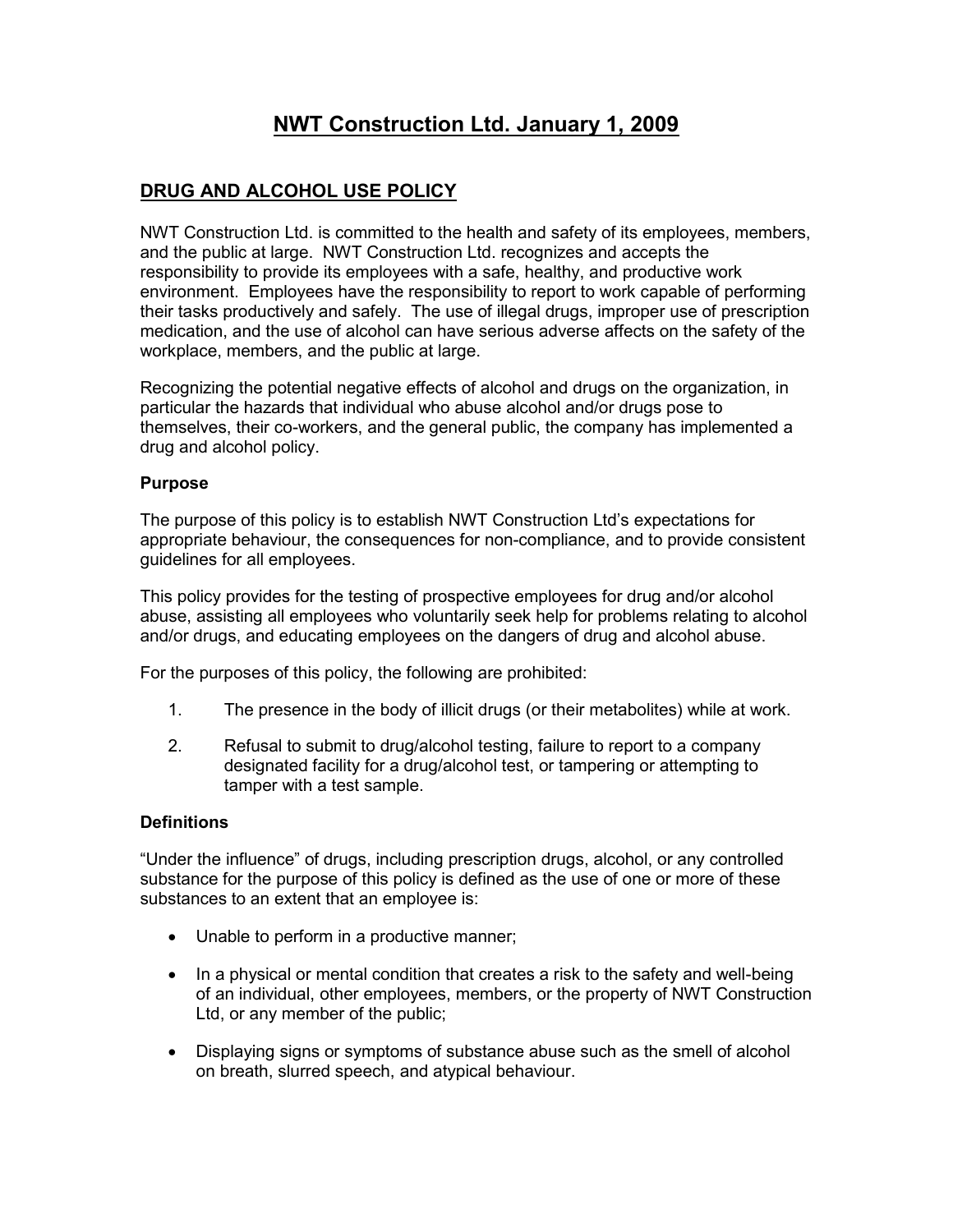## **Treatment and Accommodation**

Any employee suffering from a drug or alcohol addiction is strongly encouraged to disclose the addiction to his supervisor. NWT Construction Ltd recognizes its responsibility to assist and accommodate employees suffering from an illness/addiction due to alcohol or drugs to the extent reasonably possible without suffering undue hardship.

Further, employees who are concerned that a fellow employee may be suffering from a drug or alcohol addiction are strongly encouraged to report their concerns to their supervisor.

#### **Drugs and Alcohol**

While on NWT Construction Ltd's premises and/or while conducting NWT Construction related activities off its premises, no employee may use, possess, distribute, sell, or be under the influence of illegal drugs. This includes meal periods and scheduled breaks.

The legal use of prescribed drugs is permitted at work only if it does not impair the employee's ability to perform their work effectively and in a safe manner. Employees are required to disclose to their supervisor the use of prescription drugs which may affect their work performance or the safe execution of their duties. NWT Construction Ltd. is committed to accommodating an employee's necessary use of prescription drugs to the extent reasonably possible without suffering undue hardship.

- (a) NWT Construction Ltd. will not tolerate the consumption of alcoholic beverages by employees during their regular working hours. This includes meal periods, scheduled breaks, or while assigned on-call.
- (b) No employee shall be under the influence of drugs or alcohol while in charge of any NWT Construction Ltd. vehicle or equipment. The use of NWT Construction Ltd's vehicles and equipment is governed by the Vehicle Operator Policy which has been adopted by NWT Construction Ltd and which is hereby incorporated into these policies.
- (c) No employee shall be under the influence of drugs or alcohol during their regular working hours, including meal periods, scheduled breaks, or while assigned on-call.
- (d) If an employee is called back after regular working hours to perform work related duties and has been consuming alcohol or using drugs, it is the employee's responsibility to:
	- Under no circumstances operate a motor vehicle while under the influence of alcohol or drugs;
	- Notify an authorized person of the circumstances immediately; and
	- Obtain assistance from a responsible employee, not under the influence of alcohol or drugs, to perform the required task.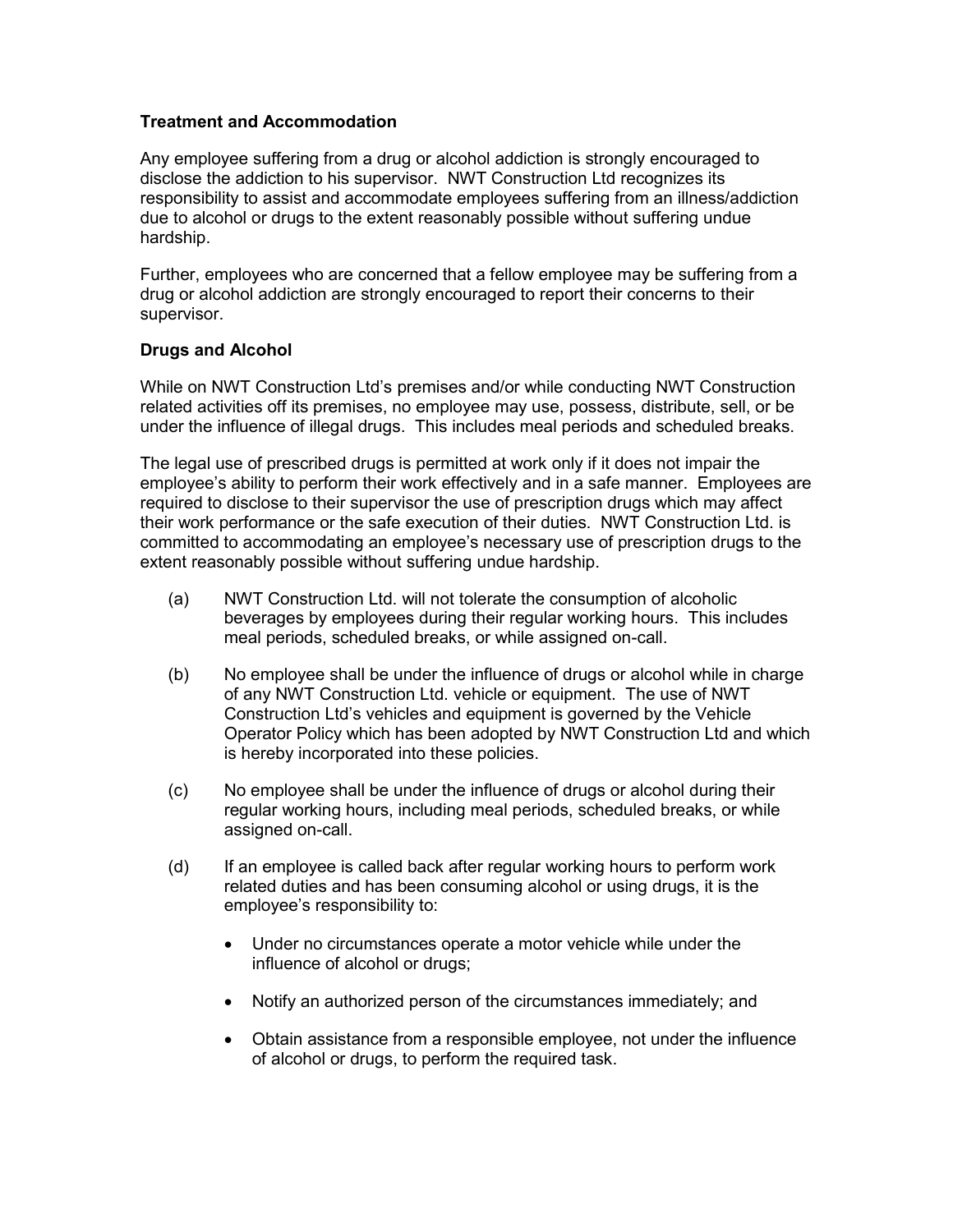#### **Reasonable Cause Testing**

- (a) NWT Construction Ltd. reserves the right to conduct testing for the presence of alcohol or drugs when it has reasonable cause to believe that the actions, appearance, or conduct of an employee while on duty is indicative of the use of drugs or alcohol.
- (b) The basis for the decision to test will be documented as soon as possible after the action has taken place. The referral for the test will be based on specific, personal observations resulting from, but not limited to:
	- Observed use or evidence of use of drugs or alcohol (e.g. smell of alcohol);
	- **Erratic or atypical behaviour of the employee;**
	- Changes in physical appearance of the employee;
	- Changes in behaviour of the employee;
	- Changes in speech patterns of the employee.
- (c) In all situations where NWT Construction Ltd. believes an employee is unfit to be at the workplace, a responsible escort will be used to escort the employee home.
- (d) Where reasonably possible, such tests shall be conducted respectfully and in a manner to minimize the intrusive nature of the tests.
- (e) Drug Panel, Urine Screening Cut-off Concentration Levels

| Drug         | <b>Parameter (Level)</b> |
|--------------|--------------------------|
| Amphetamines | 1000 ng/mL               |
| Cocaine      | 300 ng/mL                |
| Cannabinoids | $50$ ng/mL               |
| Opiates      | 2000 ng/mL               |
| Phencyclidne | $25$ ng/mL               |

(f) Confirmation Concentration Levels

| <b>Drug</b>      | <b>Parameter (Level)</b> |
|------------------|--------------------------|
| Amphetamines     | 500 ng/mL                |
| Cocaine          | 150 ng/mL                |
| Cannabinoids     | 15 ng/mL                 |
| Opiates          | 2000 ng/mL               |
| Codeine          | 2000 ng/mL               |
| Morphine         | 2000 ng/mL               |
| 6acetylomorphine | 10 ng/mL                 |
| Phencyclidine    | 25 ng/mL                 |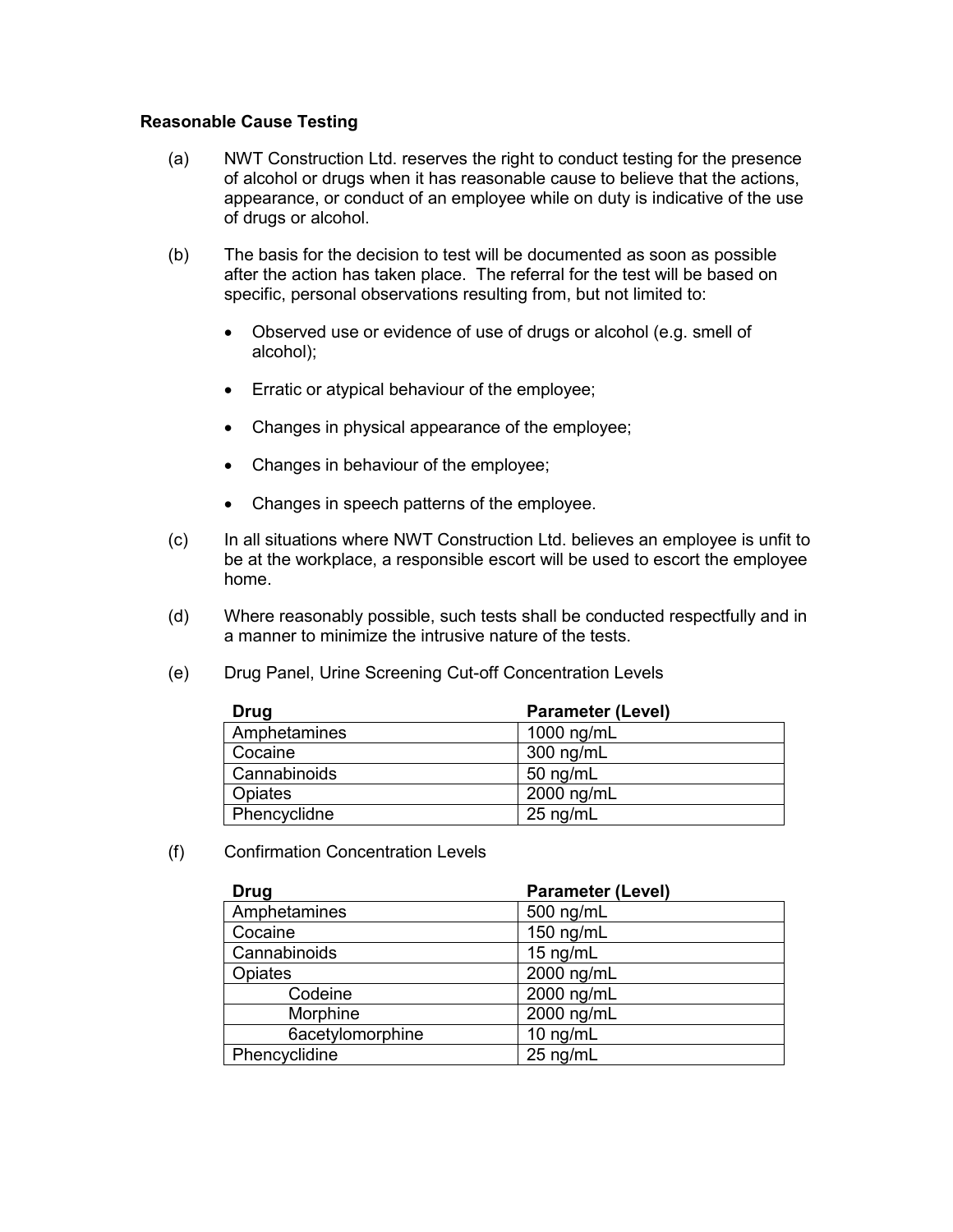## **Random Alcohol Testing**

- (a) NWT Construction Ltd. reserves the right to conduct random testing for alcohol impairment without prior notice or reasonable suspicion for employees in safety sensitive positions. Safety sensitive positions at the time of drafting this policy are:
	- Flag people
	- Equipment operators
	- Asphalt plant personnel
	- Employees operating or having control of company vehicles
	- Employees working in close proximity to machinery
	- Employees performing maintenance on or repairing machinery
	- Gravel pit and quarry personnel
- (b) NWT Construction Ltd's right to perform such testing is viewed as a reasonable and responsible practice given the safety sensitive nature of the above listed positions.
- (c) Where reasonably possible, such tests shall be conducted respectfully and in a manner to minimize the intrusive nature of the tests.

## **Discipline Relating to Drugs and Alcohol**

- (a) NWT Construction Ltd. views the rules contained in this policy to be of the utmost importance. Any deviation from the above terms will result in disciplinary action that may include immediate dismissal. All employees will be handed a copy of this policy as notification that any resulting dismissal will be considered as "dismissal with cause" and not subject to notice or remuneration in lieu.
- (b) Any employee suffering from a drug or alcohol addiction is strongly encouraged to disclose the addiction to their supervisor. NWT Construction Ltd. recognizes its responsibility to assist and accommodate employees suffering from an illness/addiction due to alcohol or drugs. However, if an employee neglects or refuses to disclose such a condition to NWT Construction Ltd, NWT Construction Ltd. will be forced to deal with breaches of this policy assuming that the employee is not suffering from an addiction or illness related to alcohol or drugs, but has simply disregarded the policy, in which case immediate and strict disciplinary action will be taken.
- (c) Seeking voluntary assistance for drug or alcohol addiction will not jeopardize an employee's employment with the employer, so long and the employee continues to co-operate and seek appropriate treatment for their disclosed problem and is able to treat and control the problem to facilitate a return to work within the reasonably foreseeable future.